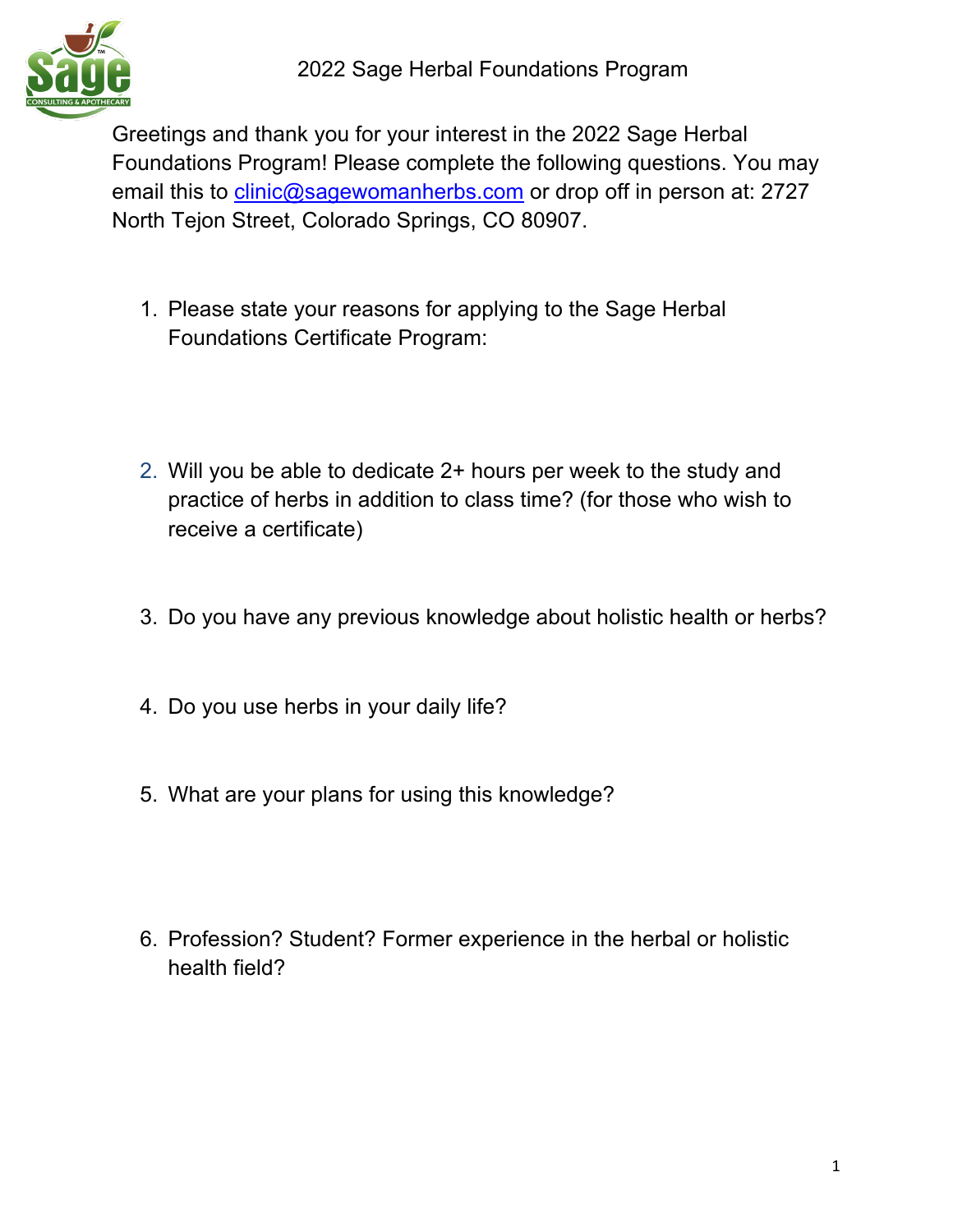

| Telephone number: <u>______</u>          | (home) |
|------------------------------------------|--------|
|                                          |        |
| Best time to be contacted for interview: |        |

Different Foundation Tracts:

The "Certificate Tract" requires a minimum attendance of 24 of 26 classes and a minimum completion of 24 of 26 homework assignments on time to receive a certificate.

The "Audit Tract" has no attendance nor assignment requirements. Please enjoy the classes and complete homework if you so desire.

Please initial one of the following:

- I am signing up for the Certificate Tract: \_\_\_\_\_\_\_\_ (initials)
- I am signing up for the Audit Tract: \_\_\_\_\_\_\_\_\_ (initials)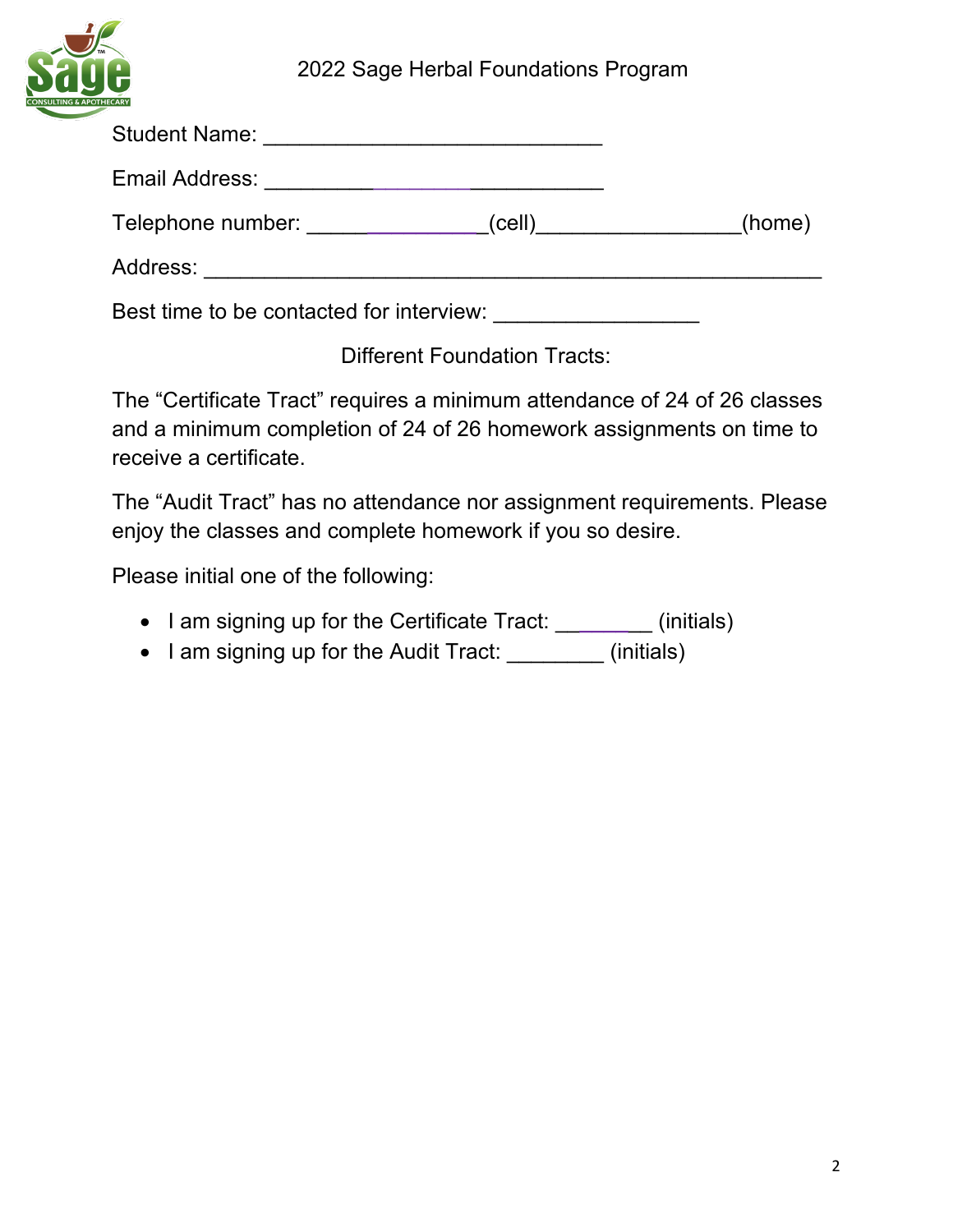

## **Payments**

I understand that this class is \$1300.00 total. *Pay in full by April 04th, 2022, and receive a \$100 discount*.

Note: After submitting your application and payment you will be contacted for a zoom interview with Valerie Blankenship, the program director. Once approved, your payment will be processed at that time. **This is required to reserve your space in class.**

*Refund Policy:*

*We ask that applicants carefully consider their commitment to this program. This course will be closed after the first day of class and we will not be able to fill any vacated seats. Therefore, we offer a prorated refund after attending the first class, and a 50% refund of the full program cost for withdrawing within the first 30 days. No refunds are offered following the first 30 days of the program.*

• *Want to pay in full and save \$100? Yes \_\_\_\_\_, No \_\_\_\_\_*

Paid in Full by April  $04<sup>th</sup>$ , 2022: \$1,200  $\hspace{1.5cm}$  (\$900 after \$300 deposit is paid)

• *Want to sign up for the payment plan?*

*Yes \_\_\_\_\_\_, No \_\_\_\_\_*

*Note:* A credit card number is necessary for enrollment in the payment program. It is kept on a separate, secured server for auto payments. We are unable to put students on the payment plan without a credit card on file.

Late payments will incur a \$5 per day fee.

Not paying payments on time may result in losing your space in the program.